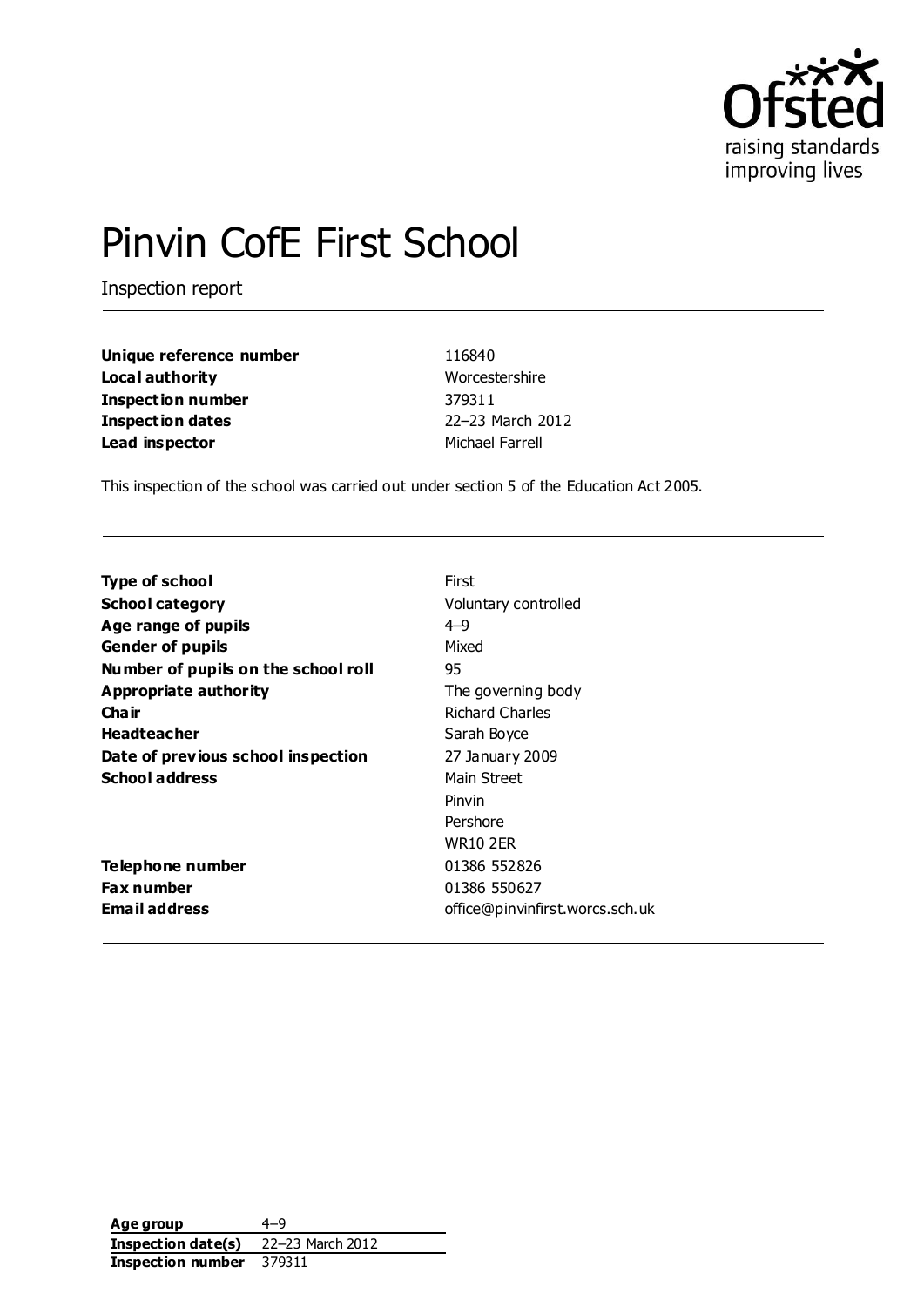You can use Parent View to give Ofsted your opinion on your child's school. Ofsted will use the information parents and carers provide when deciding which schools to inspect and when.

You can also use Parent View to find out what other parents and carers think about schools in England. You can visit [www.parentview.ofsted.gov.uk,](http://www.parentview.ofsted.gov.uk/) or look for the link on the main Ofsted website: [www.ofsted.gov.uk](http://www.ofsted.gov.uk/)

The Office for Standards in Education, Children's Services and Skills (Ofsted) regulates and inspects to achieve excellence in the care of children and young people, and in education and skills for learners of all ages. It regulates and inspects childcare and children's social care, and inspects the Children and Family Court Advisory Support Service (Cafcass), schools, colleges, initial teacher training, work-based learning and skills training, adult and community learning, and education and training in prisons and other secure establishments. It assesses council children's services, and inspects services for looked after children, safeguarding and child protection.

Further copies of this report are obtainable from the school. Under the Education Act 2005, the school must provide a copy of this report free of charge to certain categories of people. A charge not exceeding the full cost of reproduction may be made for any other copies supplied.

If you would like a copy of this document in a different format, such as large print or Braille, please telephone 0300 123 4234, or email enquiries@ofsted.gov.uk.

You may copy all or parts of this document for non-commercial educational purposes, as long as you give details of the source and date of publication and do not alter the information in any way.

To receive regular email alerts about new publications, including survey reports and school inspection reports, please visit our website and go to 'Subscribe'.

Piccadilly Gate Store St **Manchester** M1 2WD

T: 0300 123 4234 Textphone: 0161 618 8524 E: enquiries@ofsted.gov.uk W: www.ofsted.gov.uk



© Crown copyright 2012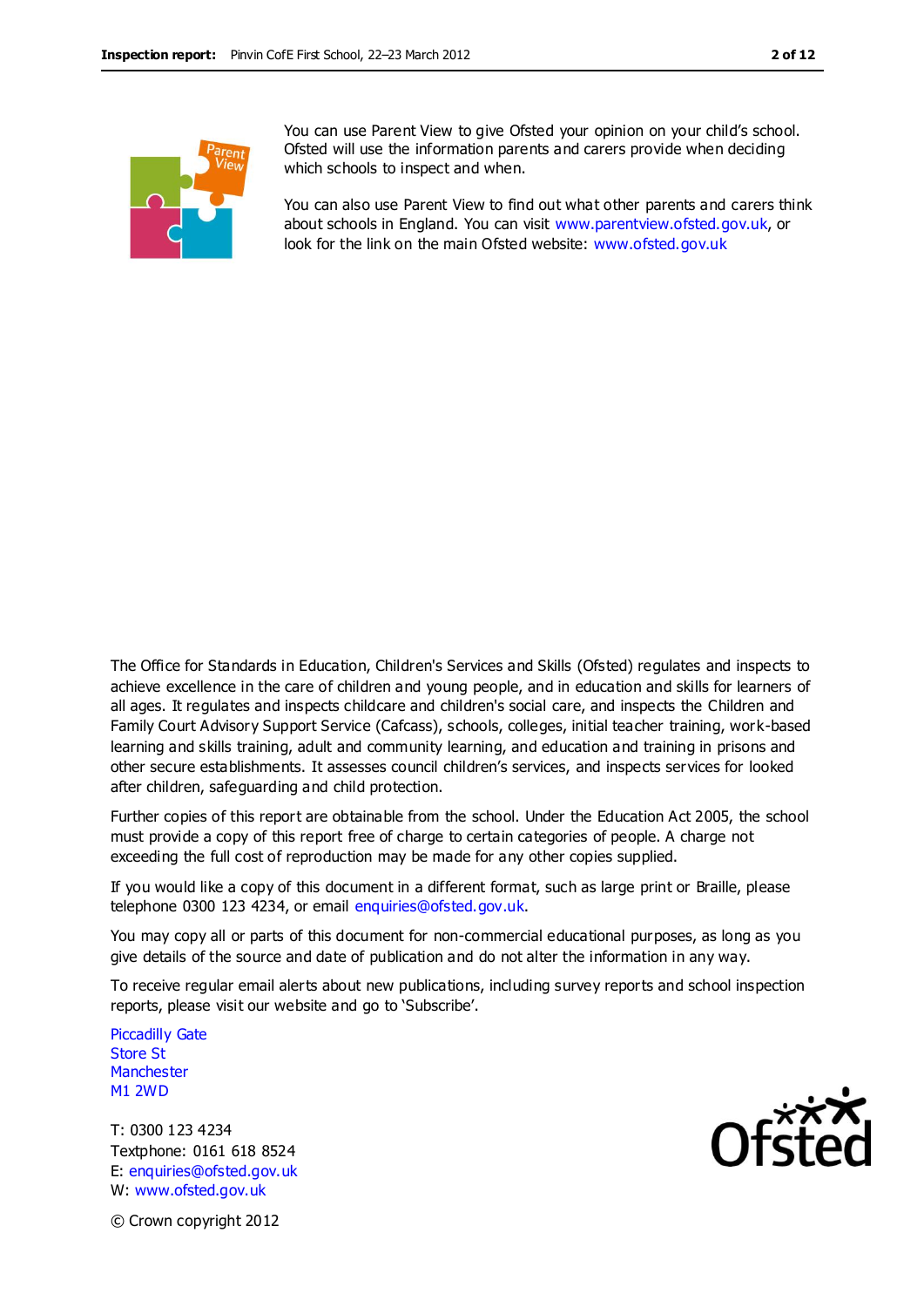# **Introduction**

Inspection team

Michael Farrell **Additional inspector** 

This inspection was carried out with two days' notice. The inspector observed eight lessons, comprising over four hours teaching, and five teachers; meetings were held with parents and carers, groups of pupils, governors, school partners, and staff. The inspector heard individual pupils read and spoke with others about examples of their work. The inspector took account of the responses to the on-line questionnaire (Parent View) in planning the inspection, observed the school's work, and looked at a range of documents, including those relating to safeguarding, and data on pupils' progress. He scrutinised 49 questionnaires from parents and carers.

# **Information about the school**

Pinvin CofE First School is a small rural school near the town of Pershore. In some year groups numbers are small, and some pupils join after the reception year. Most pupils are White British. A small number are from minority ethnic backgrounds and an increasing proportion are from Traveller families. No pupils are at an early stage of learning English as an additional language. The proportion of disabled pupils and those with special educational needs is above average. The Early Years Foundation Stage consists of one reception class. There have been considerable changes of staff since the previous inspection.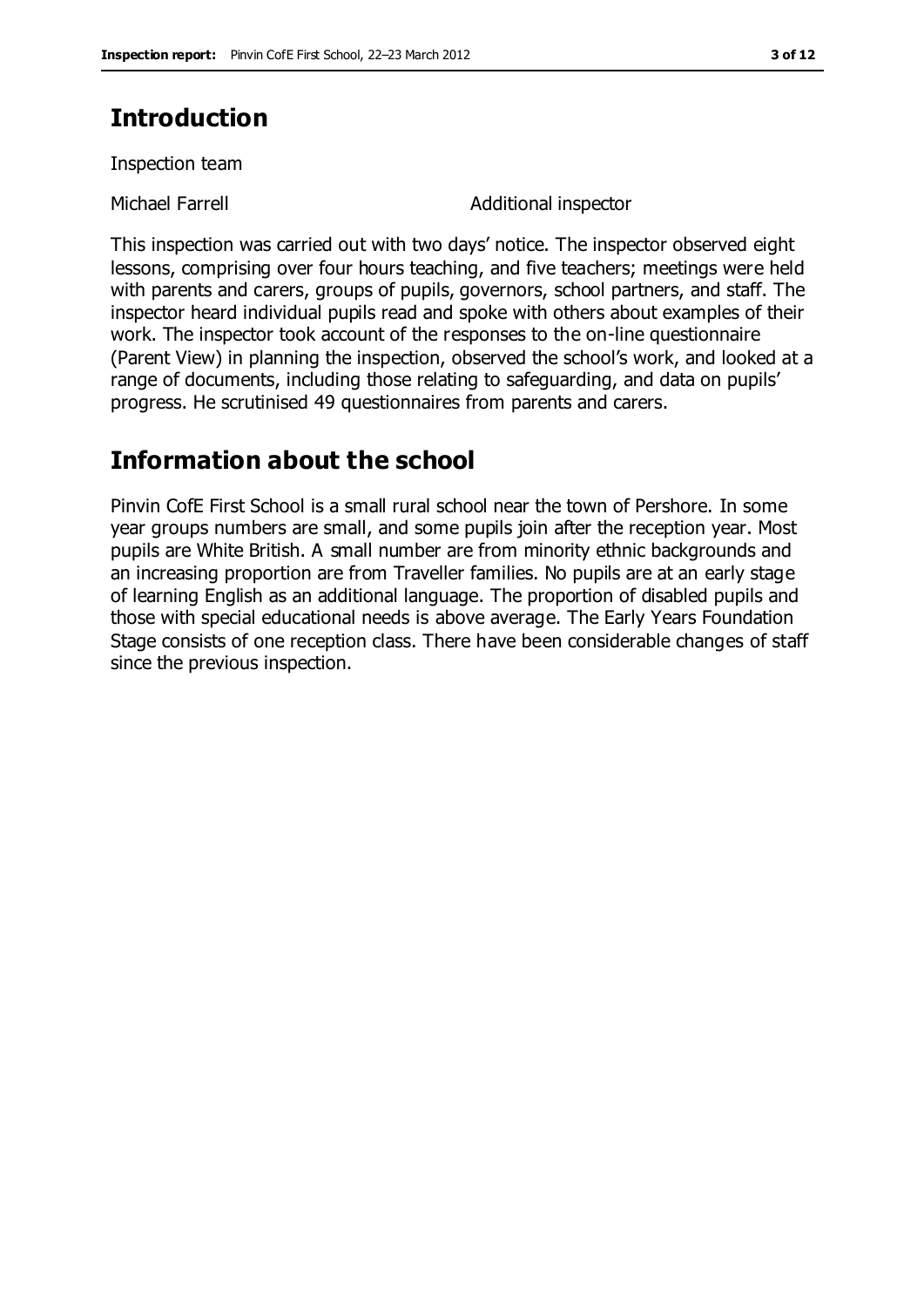# **Inspection judgements**

| <b>Overall effectiveness</b>     |  |
|----------------------------------|--|
|                                  |  |
| <b>Achievement of pupils</b>     |  |
| <b>Quality of teaching</b>       |  |
| Behaviour and safety of pupils   |  |
| <b>Leadership and management</b> |  |

# **Key findings**

- This is a good school. The cohesive community and warm ethos promote pupils' spiritual, moral, social and cultural development well, and they thrive as individuals. Teaching is good. Pupils have a very positive attitude towards learning and achieve well, behave well and feel safe. The school is not outstanding because the quality of teaching is not consistently high enough to promote outstanding achievement, or ensure boys reach their full potential in writing.
- All groups of pupils make good progress, regardless of their background or ability. Disabled pupils and those with special educational needs do well because of meticulous planning to meet their individual needs. The school is keen to accelerate boys' progress in writing through booster classes and other interventions, but has not yet done so.
- Teachers have good subject knowledge and work very closely with skilled teaching assistants to ensure pupils try their hardest. Teachers establish what pupils understand through perceptive questioning, and their marking helps pupils know what they have to do to do better. Just occasionally, pace is too slow, pupils do not clearly understand lesson aims, and teachers' reviews of pupils' learning are not rigorous enough to inform subsequent teaching.
- Behaviour in lessons and around school is good, and sometimes excellent. Pupils care for one another in the family ethos. They act safely and considerately and have a good understanding of how to keep safe.
- The headteacher, fully supported by staff, successfully conveys high expectations for all. The governing body challenges and supports the school well. Critical self-evaluation leads to accurate recognition of the school's strengths and where it can do better. Arrangements for managing performance are well thought through, and perceptive lesson observations enable staff to see how they can improve.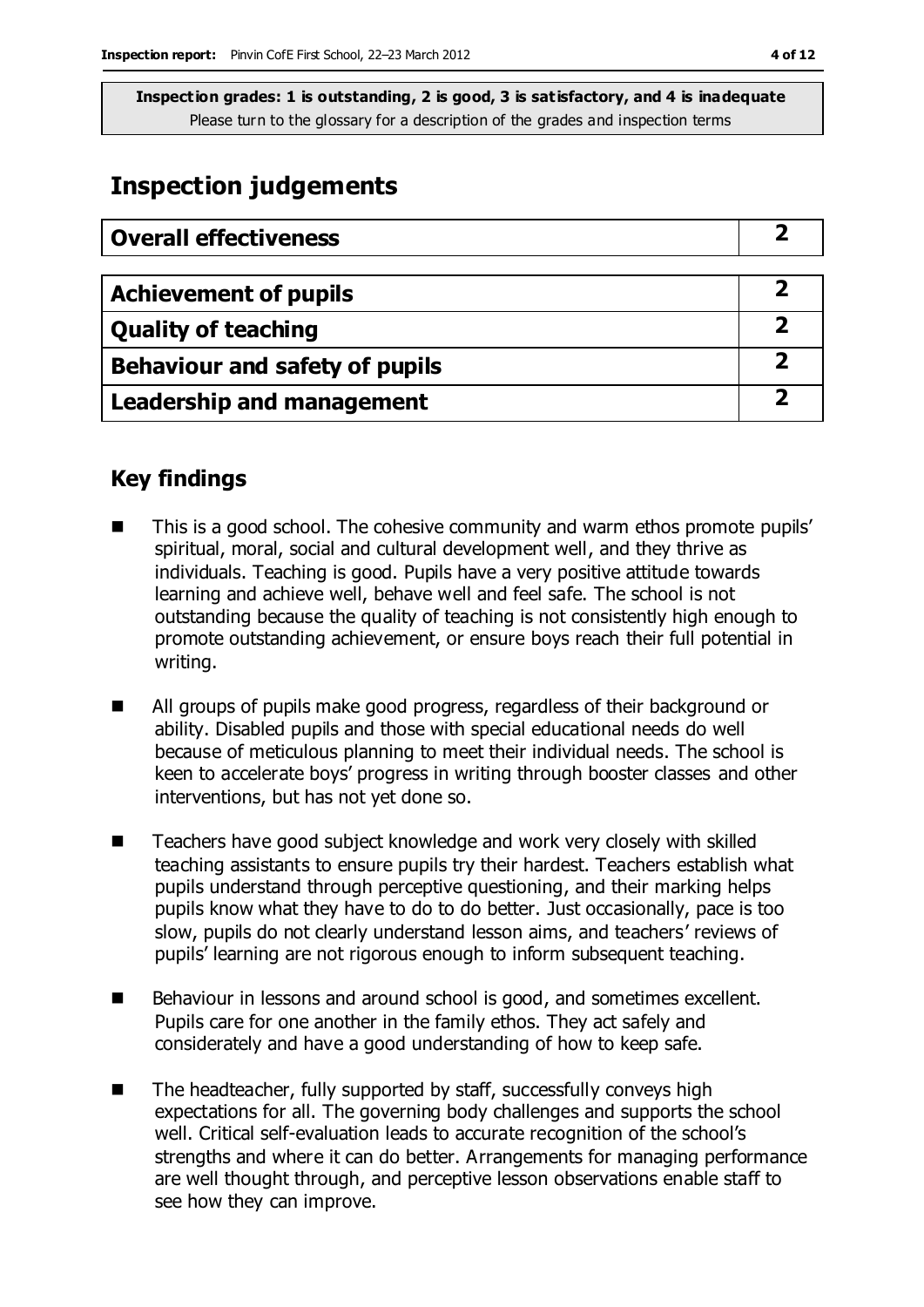## **What does the school need to do to improve further?**

- Raise pupils' attainment by increasing the proportion of good or better teaching, ensuring that:
	- the pace of lessons is always appropriately challenging  $\frac{1}{2}$
	- pupils consistently know the focus of each lesson
	- teachers' recapping fully reflects what pupils have learnt, so it leads to subsequent adjustments in teaching.
- Improve boys' achievement in writing to match that of the girls, by:
	- introducing booster classes  $-$
	- providing enhanced experiences that motivate boys to write  $\equiv$
	- ensuring that boys' interests inform the writing tasks set for them.

## **Main report**

#### **Achievement of pupils**

A very high percentage of parents and carers rightly consider their child to be making good progress at school. In lessons, pupils typically make good progress and achieve well because activities capture their interest and the level of work set for different groups is well judged. In a physical education lesson for reception children and younger pupils from Key Stage 1, pupils made good progress in developing their balance, movement and confidence because the lesson was well structured and good use was made of praise for specific aspects of progress. In a mathematics lesson for older pupils where teaching was good, progress was good because the tasks and explanations were clear and pupils knew exactly what was required.

Children enter reception in this small school with skills and understanding that vary from year to year but are broadly typical for their age. They make good progress, especially in physical development, using numbers as labels for counting, and linking sounds and letters (phonics). Standards in reading at the end of Key Stage 1 are average and improving. Pupils speak with animation about how proud they are of their work. During the inspection, those heard reading used a range of strategies with confidence to tackle unfamiliar words, including breaking down the words into sounds and using clues from illustrations and sentence context. Pupils leave at the end of Year 4 with above-average attainment in mathematics and English, and a significant number of pupils reach levels usually achieved by pupils two years older.

Conscientious leadership of numeracy and literacy helps ensure that key skills are applied across a good range of subjects. However, boys' attainment is below that of the girls in writing. Although writing is a focus, current interventions have not been directed precisely enough to have the fullest impact specifically on boys' writing.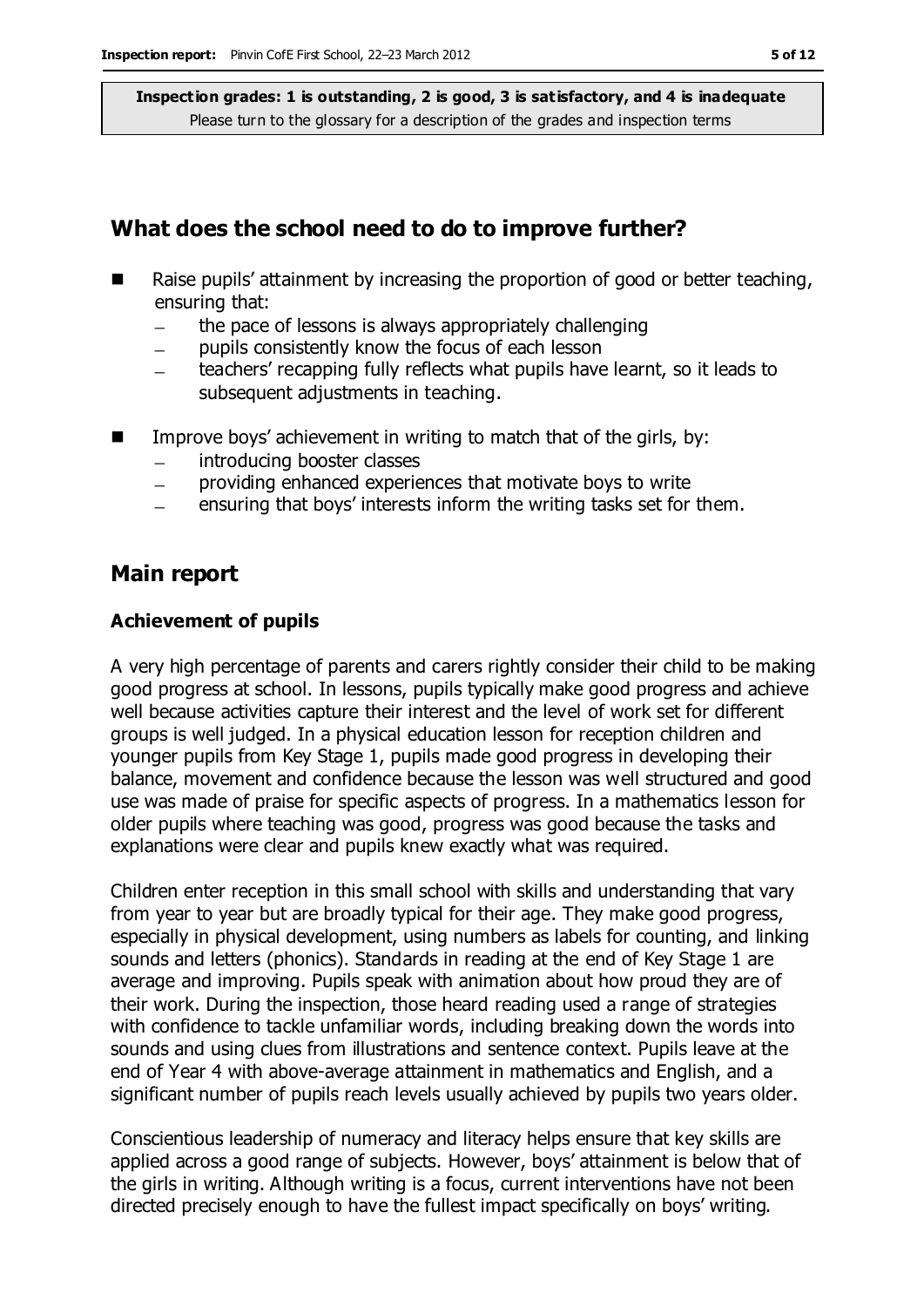Staff are keen to tackle this with greater vigour, including through introducing booster classes. The school takes great pains to track the progress made by disabled pupils and those who have special educational needs, and uses a wide range of strategies and an extensive range of partners to ensure they, and other groups such as Traveller pupils, achieve well. Pupils meet challenging targets. Older pupils have a particularly good awareness of their individual targets and what they must do to reach them.

#### **Quality of teaching**

A very high percentage of parents and carers correctly take the view that their child is taught well. The inspector observed lessons that ranged from satisfactory to outstanding, but teaching was mainly good. A joint observation with the headteacher confirmed the accuracy of judgements made by the school. Literacy teaching is carefully planned, although despite a focus on boys' writing the measures so far have not had the impact the school wants. Strategies for approaching new words are systematically taught so that pupils enjoy reading and try new words confidently. Teachers and teaching assistants work very closely together, and their planning is thorough. Consequently, when assistants work with small groups they know exactly what pupils need to learn and make a strong and valued contribution. In good and better lessons, teachers use a range of well-judged questions to check how well pupils are learning, and adjust what they are teaching as necessary.

Behaviour is well managed. Expectations are high and teachers' strong subject knowledge helps ensure tasks are challenging. Marking has improved since the previous inspection and is now constructive and thorough. Teaching effectively promotes pupils' spiritual, moral, social and cultural development in a range of engaging activities including religious education, visits, and explorations of other cultures. In satisfactory lessons, the focus or learning objective is not always clear, pace is steady rather than brisk, and very occasionally, teachers' recapping does not capture what the pupils have learned to inform adjustments to subsequent teaching.

In the Early Years Foundation Stage, children learning to use everyday words to describe position had to work out what clothes 'aliens' would wear on different days of the week. They achieved well because they loved using the little recording devices to help them, and the teacher's skilful questioning kept their attention throughout the sometimes complicated activity. Working with the teaching assistant, other children learned well using a wide range of activities because the ethos was calm and purposeful and they were skilfully guided and encouraged. A phonics-based lesson for younger pupils led to good progress because the teacher's enthusiasm and the good deployment of well-briefed teaching assistants ensured that pupils were fully engaged. Pupils with special educational needs tried very hard because the tasks were pitched at just the right level for them to succeed with effort. All groups achieved well in a mathematics lesson for older pupils on identifying and solving mathematical problems expressed in words. One group was supported by the teacher, another by the teaching assistant, and some pupils worked independently, using laptop computers. Pupils enjoyed the activities, and the clear learning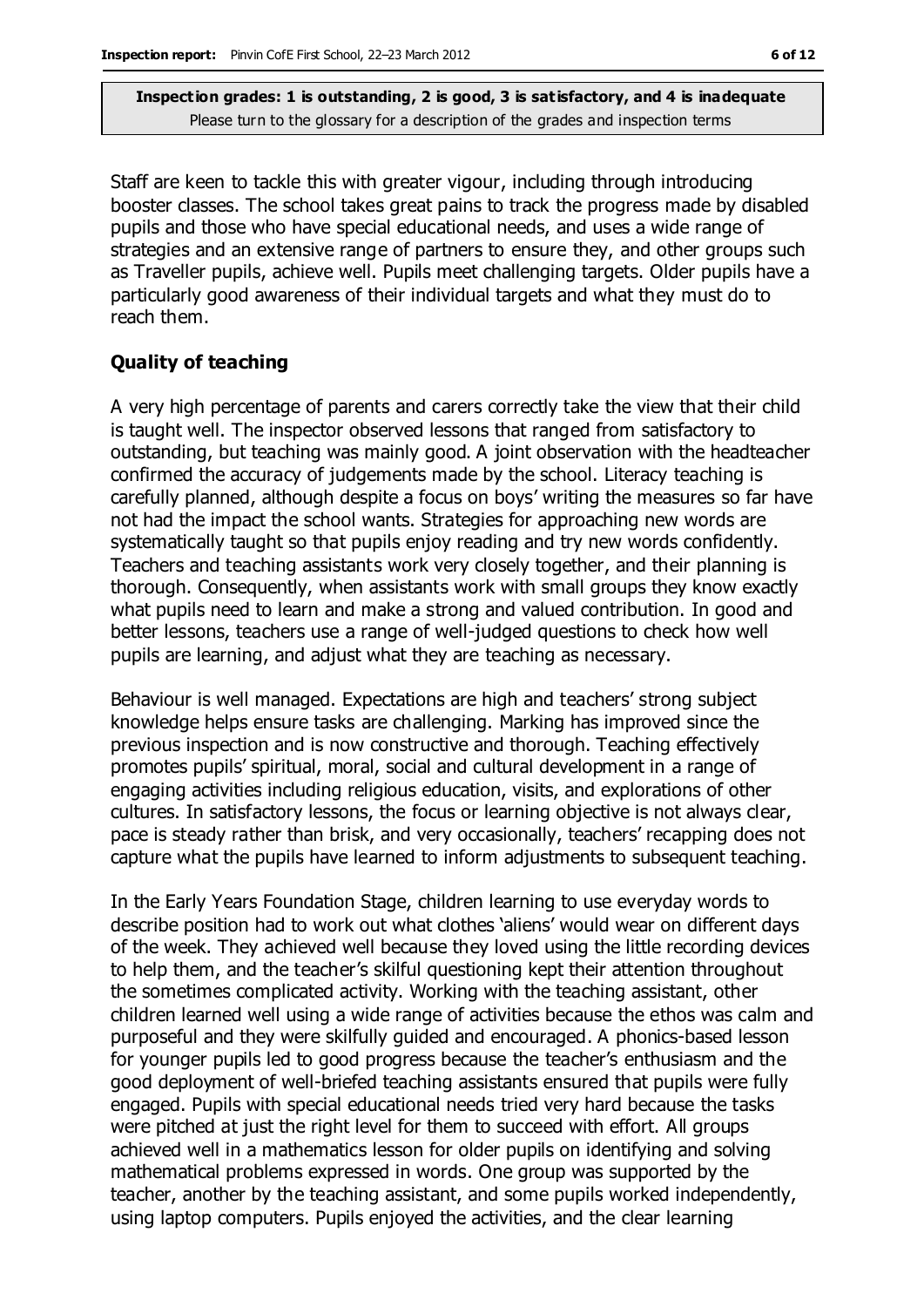objectives were reiterated to the pupils from time to time to make sure they remained focused.

#### **Behaviour and safety of pupils**

Parents and carers correctly consider that behaviour is good and that their child is safe, and pupils take the same view. The school is a cohesive and orderly community which pupils love. Some said it is 'really nice' and 'the teachers are great'. Pupils are keen to show off their work and can see the progress they are making. One said, 'I am very, very proud of this. I wrote a whole page.' They behave well and sometimes excellently in lessons. In morning break, lunchtime play and at mealtimes, behaviour is also good. Pupils are polite, confident, and inquisitive. A younger pupil courteously asked the inspector if he would be inspecting a nearby school and when the inspector said he did not think so the pupil said, 'Why not? It's only across the road'.

Pupils give respectful evaluations of the work of others when they are asked to do so in class. Even the youngest children try to find something positive to say about the work of another child if asked by the teacher. Mealtimes are civilised, social occasions. School records indicate no bullying or racial harassment and very little inappropriate behaviour. Pupils know about different kinds of bullying such as isolating others and cyber bullying, and are confident that if any occurred they could go to an adult who would take action. Where there is occasional inappropriate behaviour, parents and carers are fully informed and have confidence the situation is dealt with effectively. There have been no exclusions in recent years.

Pupils are very punctual to lessons and settle down to work promptly. The school does all that can be reasonably expected to encourage attendance, including working very closely with the education welfare service and other agencies. Attendance has improved year on year for the past three years and the most recent figures show it is just above average. Pupils are very conversant with the school's system of rewards and sanctions and have confidence that it is fairly applied. In a well-ordered atmosphere, where expectations of behaviour and safety are high, pupils act responsibly in lessons and around school. They care for each other and play safely, often in groups of different ages at playtimes. The planned curriculum helps ensure pupils are aware of risks and know how to keep themselves safe. For example, pupils know about the risks of being near ponds and rivers: 'You can fall in the water.' Careful risk assessments cover a wide range of circumstances.

#### **Leadership and management**

The school has steered through a period of potentially destabilising staffing changes successfully, is good in all major aspects, and has the capacity to improve further. The strongly motivated governing body provides good support and challenge using a wide range of skills, well focused on areas where the school can improve. There is a very high level of honesty and trust in relationships between staff and governors, who regularly attend staff meetings. The highly respected headteacher is a powerful driving force, while all senior staff convey high expectations and the cohesive staff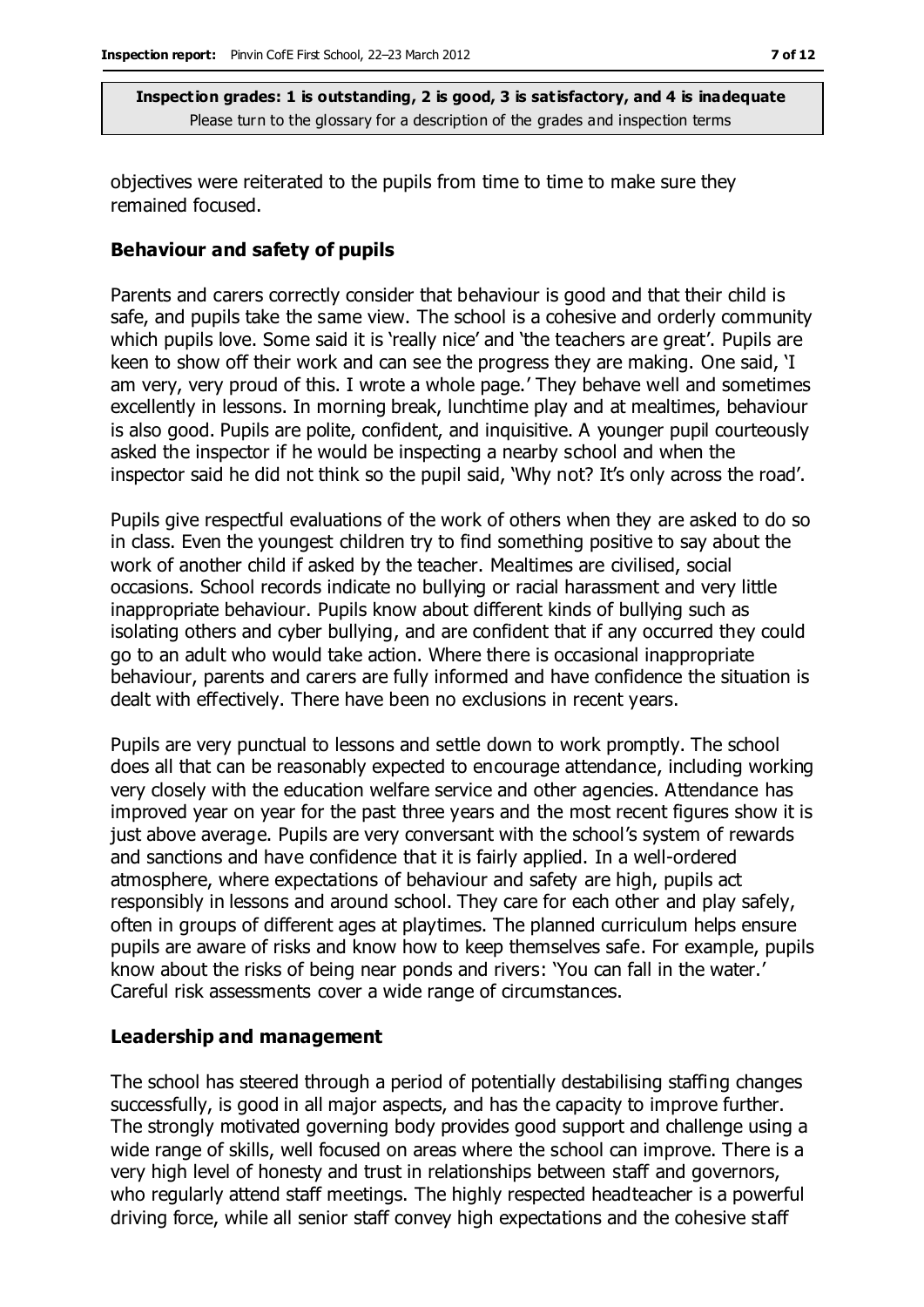team respond enthusiastically. Perceptive and thorough lesson observations ensure that all staff know their weaknesses and strengths. The resulting actions taken to improve areas of weakness are supported by well-chosen training opportunities. The well-organised curriculum includes relevant and interesting activities such as residential trips, strong sporting links, forest school and cultural activities. This promotes pupils' spiritual, moral, social and cultural development effectively.

Links with parents and carers are very strong, and they profoundly value the school and all it does for their children. One stated that their child's self-esteem 'has gone sky high' since being at the school. Strong partnerships with other schools and agencies such as the health services are tightly coordinated to benefit pupils. Equal opportunities are thoughtfully promoted and the very detailed tracking of pupils' progress enables the school to quickly see when pupils are slipping behind and take action. There is no evidence of discrimination. Enormous care is taken to ensure that pupils whose circumstances make them and their families vulnerable are well supported using a wide network of partners, and their progress is meticulously monitored. There are vivid examples of the school's success in overcoming barriers to learning for these pupils. Safeguarding arrangements meet requirements, and suitable policies and procedures are followed consistently.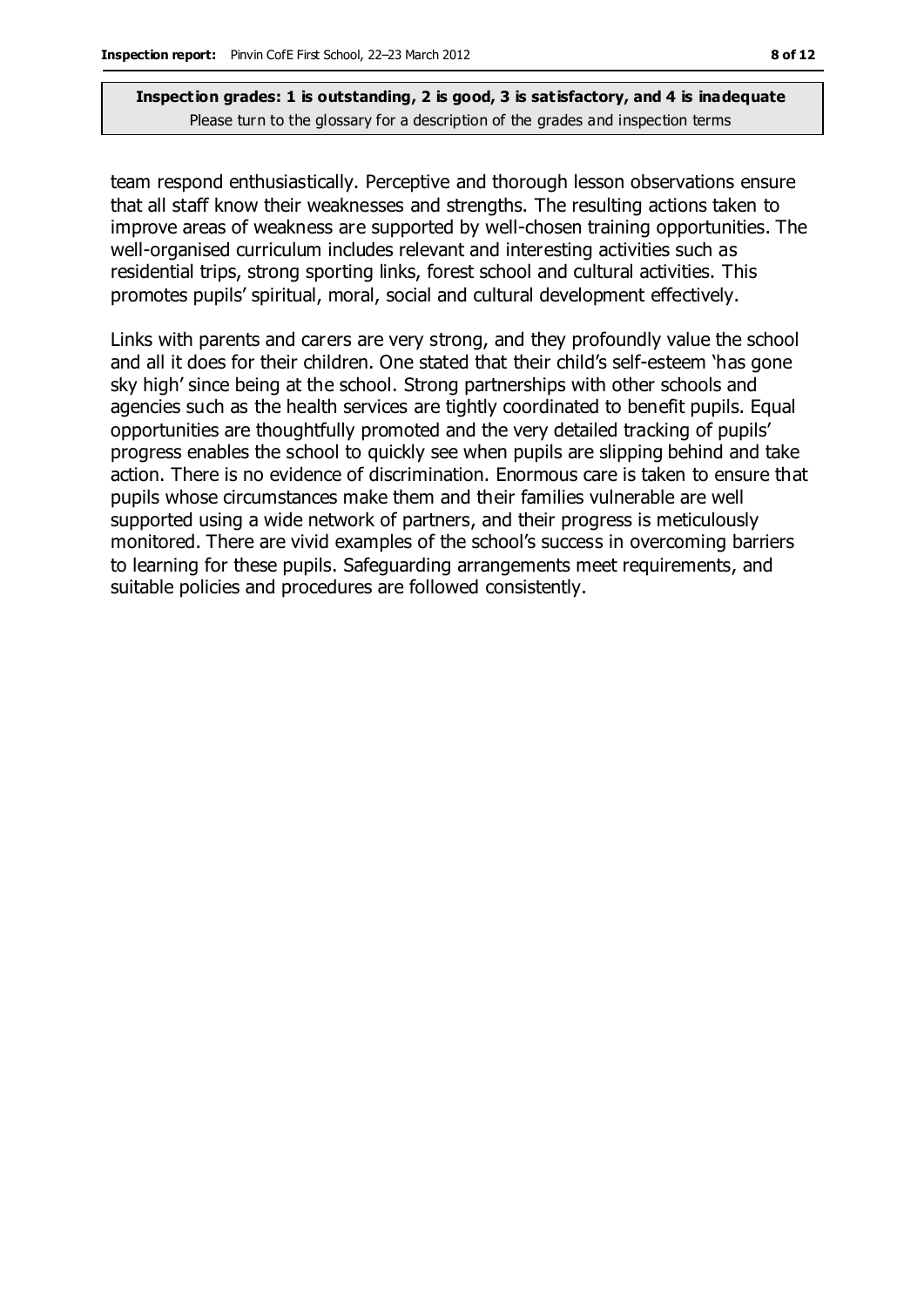# **Glossary**

# **What inspection judgements mean**

| Grade   | <b>Judgement</b> | <b>Description</b>                                                                                                                                                                                                               |
|---------|------------------|----------------------------------------------------------------------------------------------------------------------------------------------------------------------------------------------------------------------------------|
| Grade 1 | Outstanding      | These features are highly effective. An outstanding<br>school provides exceptionally well for all its pupils' needs.                                                                                                             |
| Grade 2 | Good             | These are very positive features of a school. A school<br>that is good is serving its pupils well.                                                                                                                               |
| Grade 3 | Satisfactory     | These features are of reasonable quality. A satisfactory<br>school is providing adequately for its pupils.                                                                                                                       |
| Grade 4 | Inadequate       | These features are not of an acceptable standard. An<br>inadequate school needs to make significant<br>improvement in order to meet the needs of its pupils.<br>Ofsted inspectors will make further visits until it<br>improves. |

# **Overall effectiveness of schools**

|                         | Overall effectiveness judgement (percentage of schools) |      |                     |                   |
|-------------------------|---------------------------------------------------------|------|---------------------|-------------------|
| <b>Type of school</b>   | <b>Outstanding</b>                                      | Good | <b>Satisfactory</b> | <b>Inadequate</b> |
| Nursery schools         | 46                                                      | 46   |                     |                   |
| Primary schools         |                                                         | 47   | 40                  |                   |
| Secondary<br>schools    | 14                                                      | 38   | 40                  |                   |
| Special schools         | 28                                                      | 48   | 20                  |                   |
| Pupil referral<br>units | 15                                                      | 50   | 29                  |                   |
| All schools             |                                                         | 46   | 38                  |                   |

New school inspection arrangements have been introduced from 1 January 2012. This means that inspectors make judgements that were not made previously.

The data in the table above are for the period 1 September 2010 to 31 August 2011 and represent judgements that were made under the school inspection arrangements that were introduced on 1 September 2009. These data are consistent with the latest published official statistics about maintained school inspection outcomes (see [www.ofsted.gov.uk\)](http://www.ofsted.gov.uk/).

The sample of schools inspected during 2010/11 was not representative of all schools nationally, as weaker schools are inspected more frequently than good or outstanding schools.

Primary schools include primary academy converters. Secondary schools include secondary academy converters, sponsor-led academies and city technology colleges. Special schools include special academy converters and non-maintained special schools.

Percentages are rounded and do not always add exactly to 100.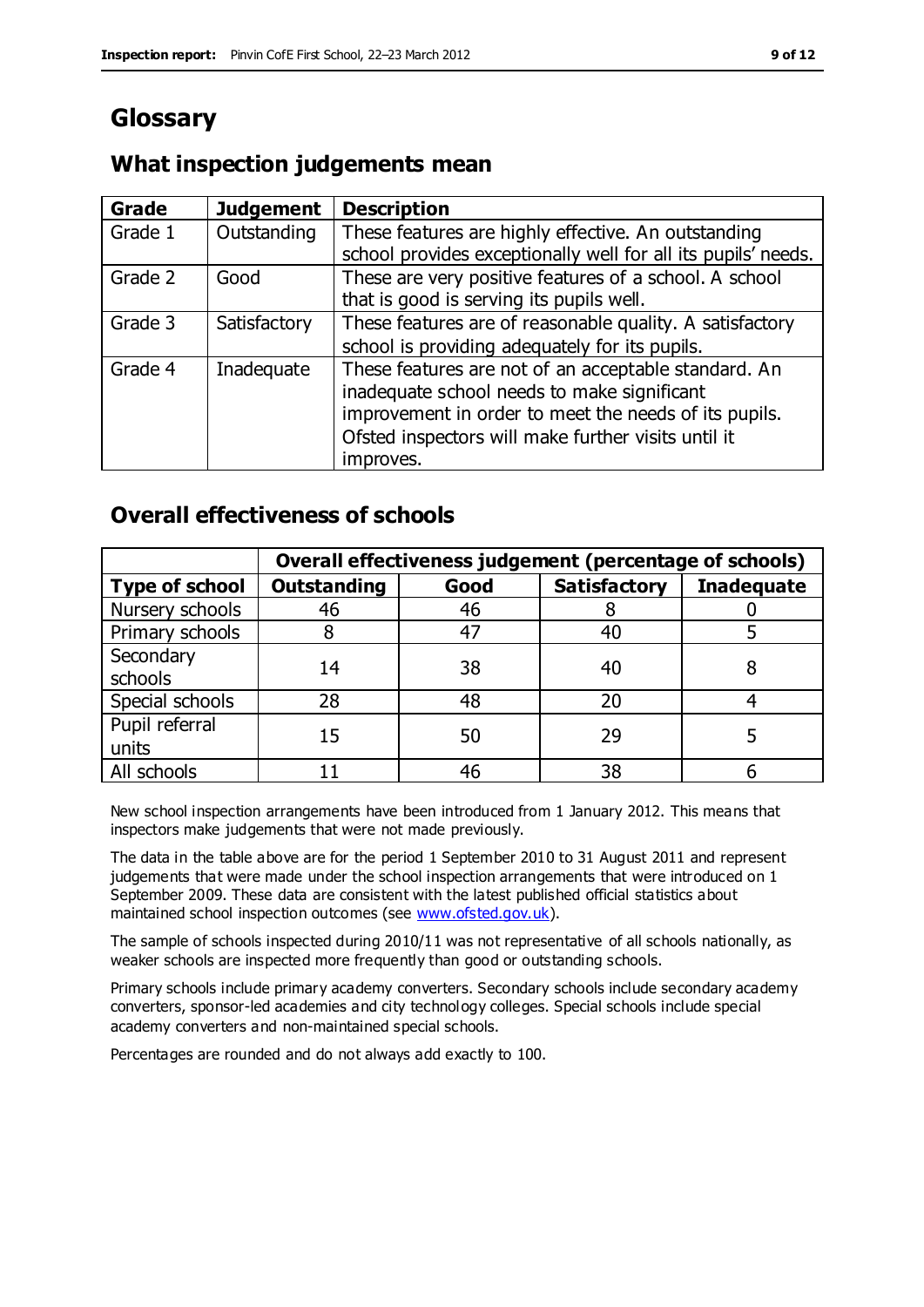# **Common terminology used by inspectors**

| Achievement:                  | the progress and success of a pupil in their<br>learning and development taking account of their<br>attainment.                                                                                                        |
|-------------------------------|------------------------------------------------------------------------------------------------------------------------------------------------------------------------------------------------------------------------|
| Attainment:                   | the standard of the pupils' work shown by test and<br>examination results and in lessons.                                                                                                                              |
| Attendance                    | the regular attendance of pupils at school and in<br>lessons, taking into account the school's efforts to<br>encourage good attendance.                                                                                |
| Behaviour                     | how well pupils behave in lessons, with emphasis<br>on their attitude to learning. Pupils' punctuality to<br>lessons and their conduct around the school.                                                              |
| Capacity to improve:          | the proven ability of the school to continue<br>improving based on its self-evaluation and what<br>the school has accomplished so far and on the<br>quality of its systems to maintain improvement.                    |
| Leadership and management:    | the contribution of all the staff with responsibilities,<br>not just the governors and headteacher, to<br>identifying priorities, directing and motivating staff<br>and running the school.                            |
| Learning:                     | how well pupils acquire knowledge, develop their<br>understanding, learn and practise skills and are<br>developing their competence as learners.                                                                       |
| <b>Overall effectiveness:</b> | inspectors form a judgement on a school's overall<br>effectiveness based on the findings from their<br>inspection of the school.                                                                                       |
| Progress:                     | the rate at which pupils are learning in lessons and<br>over longer periods of time. It is often measured<br>by comparing the pupils' attainment at the end of a<br>key stage with their attainment when they started. |
| Safety                        | how safe pupils are in school, including in lessons;<br>and their understanding of risks. Pupils' freedom<br>from bullying and harassment. How well the school<br>promotes safety, for example e-learning.             |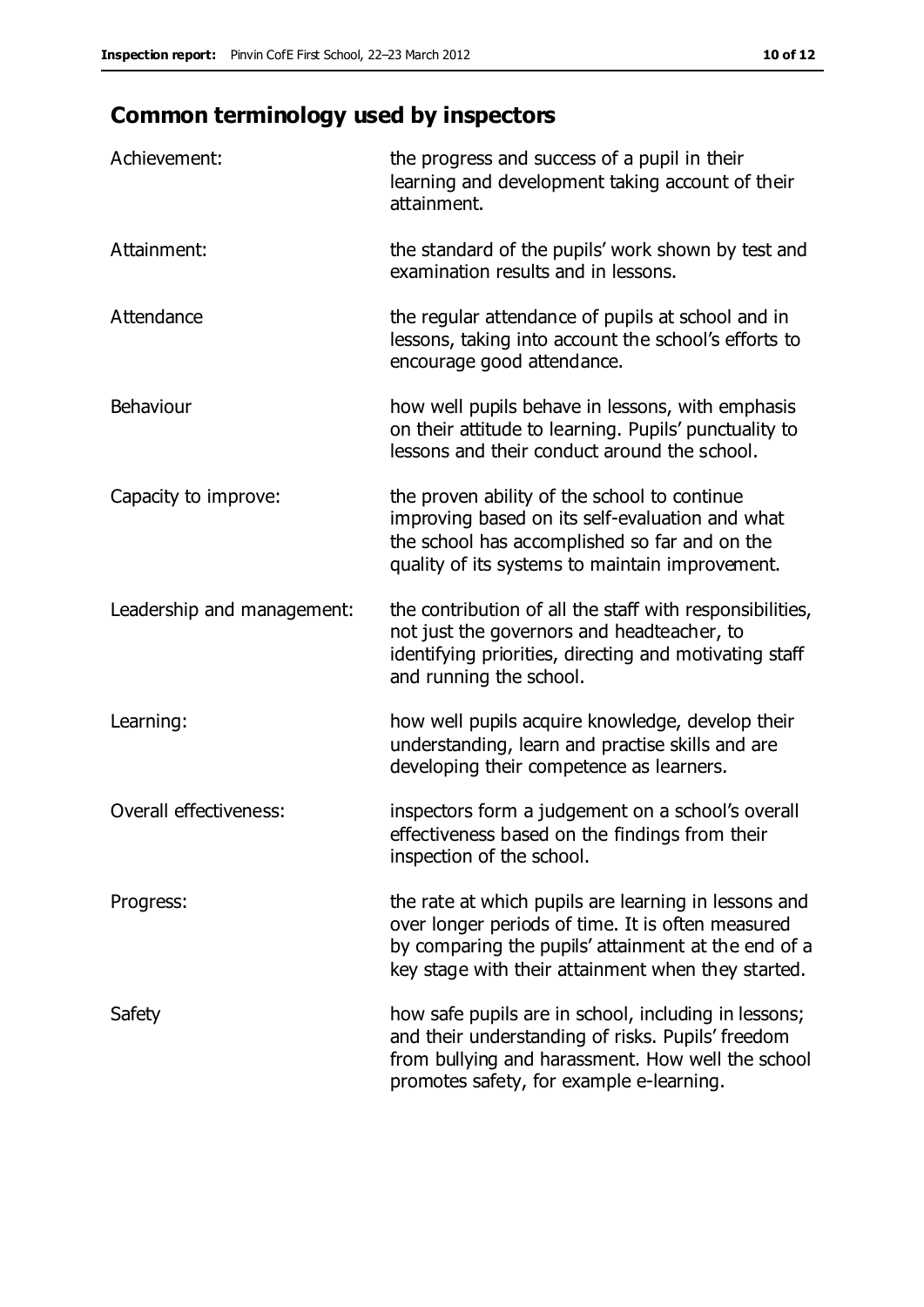#### **This letter is provided for the school, parents and carers to share with their children. It describes Ofsted's main findings from the inspection of their school.**



26 March 2012

Dear Pupils

#### **Inspection of Pinvin CofE First School, Pershore, WR10 2ER**

I very much enjoyed being with you for the two days when I inspected your school recently. Thank you for being so kind and polite to me. Thank you especially to those of you who read to me, and those who showed me and talked to me about the work you had done over the past year. In your questionnaires and when you spoke to me, you were very positive indeed about the school.

Pinvin is a good school. It is led and managed well, and the teaching is good. You clearly enjoy school a great deal and you do well in your lessons. I was very pleased to see that your behaviour is usually good and sometimes excellent. Occasionally the quality of teaching falls to a satisfactory level. You reach above-average standards in English and mathematics by Year 6, although boys do not always make fast enough progress to keep up with the girls in writing. Because of these relative weaknesses I have asked the school to:

- make sure that the good practice seen in most teaching is spread to all lessons, so that teaching is consistently good or better
- arrange activities for the boys to interest them and make them work even harder in their writing.

How can you help with this? You can continue to work hard as teaching gets even better. Boys, you can let the school know the things that will really help you to do better in writing.

Thank you again for being so welcoming to me.

I wish you every success in your future life.

Yours sincerely

Michael Farrell Lead inspector